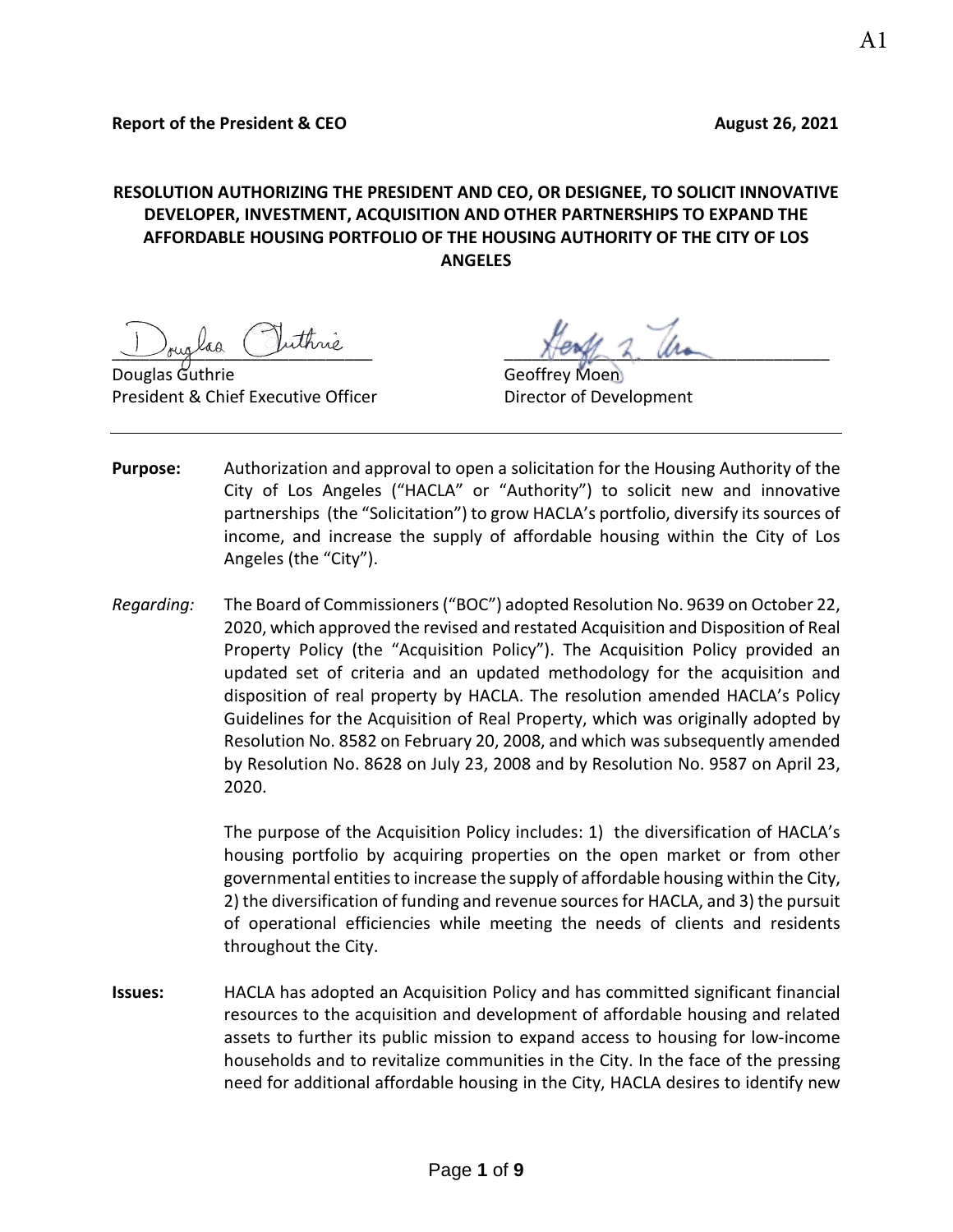ways to leverage the Authority's limited resources in collaboration with outside partners to expand the supply of income- and rent-restricted units.

### *Background*

Since the adoption of the Acquisition Policy, HACLA has generally focused on the direct acquisition of properties by HACLA or by a HACLA affiliate or instrumentality, with financing provided by HACLA and with operational responsibility and deal risks borne entirely by HACLA. Recently HACLA has expanded this approach, in particular with certain property acquisition joint ventures in the first round of the State of California's Homekey program. The Acquisition Policy defines "Acquisition" as the purchase of fee ownership of land/buildings and provides for HACLA to purchase property in its own name or through any of its affiliates or instrumentalities. The Acquisition Policy also allows for acquisitions through partnership interests with other entities to expand affordable housing.

HACLA has demonstrated success in developing and acquiring affordable housing, notably within its asset management portfolio, traditional public housing site redevelopment projects and in the first round of the State's Homekey program. However, HACLA's access to financial resources and its internal capacity provide limits on its ability to scale-up its acquisition and development activities. Within the highly competitive Los Angeles multifamily property market and development industry, it is common for sponsors, investors, and operators to form partnerships that pool capital, efficiently allocate risks, and leverage each partner's relationships and operational strengths in order to gain competitive advantage. Additionally, trends in real estate deal structuring continue to evolve rapidly and present new opportunities for growth that were not previously anticipated by HACLA. Forming innovative partnerships will allow HACLA to capitalize on these opportunities and to more quickly expand the supply of affordable housing for Los Angeles residents.

## *Types of Partnerships*

Based on market dynamics and recent trends, HACLA anticipates that the partnership proposals will fall into four categories: 1) large-scale acquisitions of restricted and unrestricted multifamily and related properties or portfolios requiring significant conventional equity investments and deposits, with the intent to place income and rent restrictions on the property or to functionally manage the property to provide affordable rents, and with HACLA generally serving as the managing general partner; 2) investment partnerships with social, mission, impact, and other types of investors generally serving as limited partners to invest equity in affordable and mixed-income properties, with HACLA serving as the controlling general partner and providing a limited equity co-investment; 3)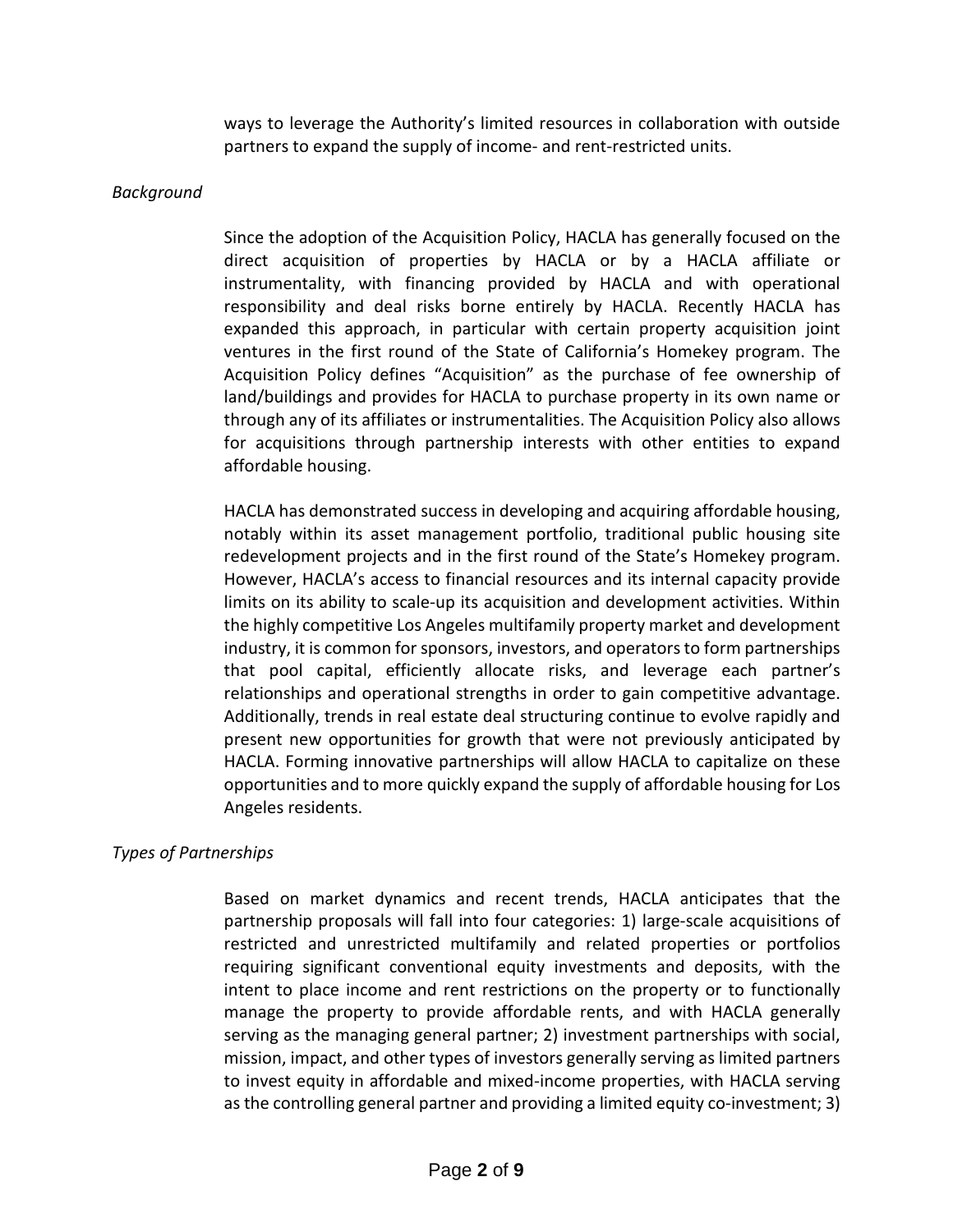development partnerships for new construction or substantial rehabilitation projects that would diversify and expand the geography of HACLA's existing property portfolio or provide an opportunity to construct units without reliance on hefty subsidy from HACLA and other limited and competitive public sources or provide funding or expertise beyond HACLA's internal capacity to bring new units to market; and 4) workforce and middle-income housing acquisitions, as permitted by law, utilizing HACLA's tax exempt and taxable bond issuing ability and governmental ownership property tax exemption regulations to strengthen the band of affordable housing to income levels not currently served but equally susceptible to housing loss risk, following and in accordance with forthcoming updates to HACLA's Debt Management and Housing Conduit Bond Policies.

Additionally, in order to promote creativity and innovation, the Solicitation will also allow for the consideration of legally permissible partnership structures beyond the four categories named above. Proposals will be accepted for HACLAowned properties, although this process will not be substituted for more formalized or competitive solicitations where prudent or required, that HACLA will continue to utilize for large-scale public housing redevelopment projects.

## *HACLA and Partner Resources*

As part of the proposed deal structuring, HACLA anticipates that prospective partners will seek to utilize various HACLA resources. These will likely include traditional equity investments, subordinate debt, nonprofit welfare tax exemptions or governmental ownership property tax exemptions, tax-exempt and taxable bond issuing capacity, contemplated dedication of project-based vouchers or other rental subsidy to the extent such are available and subject to a separate competitive award process, leasing of HACLA-owned land or other property, enhanced scoring on state and federal grant or loan applications as a result of the involvement of HACLA or an instrumentality, and asset management, development management, and property management services. In return, prospective partners will contribute financial resources and synergies that may include: equity investment at attractive risk adjusted costs; tolerance for large atrisk deposits; capacity for expedient due diligence periods; a track record of successful execution on complex acquisitions, asset management or development projects; institutional seller and broker relationships; entitled and shovel-ready development projects in areas of opportunity; and additional staff capacity to source, underwrite, and consummate deals.

#### *Evaluation Process*

HACLA seeks to solicit partners and projects using innovative deal structures. Under the Solicitation, prospective partners will submit proposals that will be evaluated by staff against a defined set of criteria, including the proposal's ability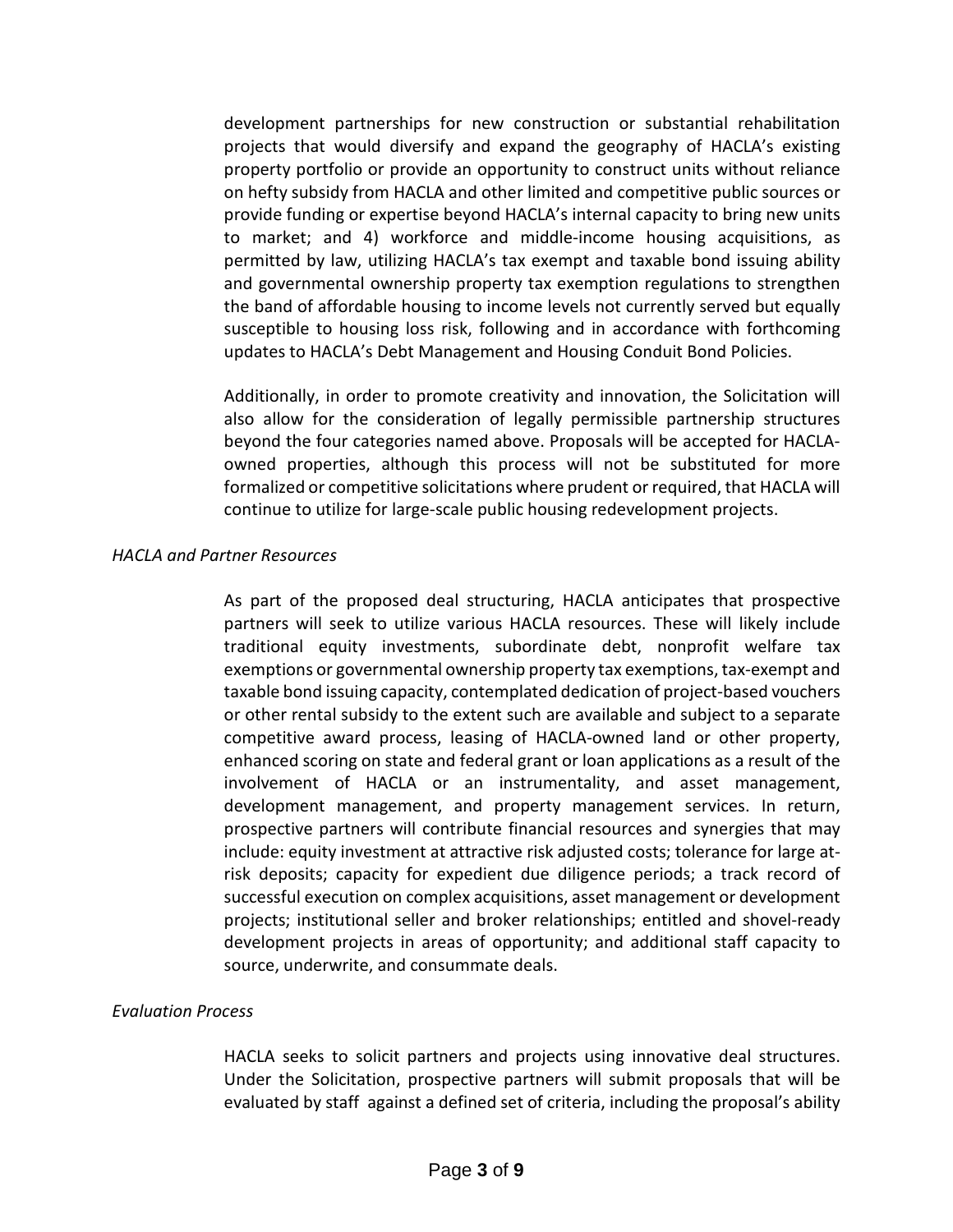to increase the supply of affordable housing, the draw on any initial or potential ongoing contribution of HACLA resources, the projected economic benefits to HACLA, the ability of HACLA to maintain an interest in or to control the property for affordable housing in perpetuity, and other criteria, all as set forth more-fully in the attached Solicitation. The staffmay negotiate changes that would improve the proposal with respect to the evaluation criteria. Prior to entering into any partnership or project under the Solicitation, the proposal would be presented to the BOC to consider and authorize the terms of the partnership including any HACLA financial or other commitments. Should any such proposals require the dedication of PBVs or other HACLA resources, such dedications or awards would follow all applicable solicitation and award requirements. No cost for preparing any proposal would be borne by HACLA.

In order to promote ongoing innovation and the scaling of HACLA's activities, proposals would be evaluated on a rolling basis and the Solicitation would remain open-ended. To prevent creating a burden on the staff and the BOC, neither the staffnor the BOC would be required to evaluate or act on any partnership proposal submitted to HACLA.

# **Vision Plan: Pathways Strategy 1. Build and enhance HACLA's internal real estate development team into a capable, adequately staffed "community revitalizer and public developer" and business line comparable to other large, regionally oriented development/redevelopment authorities.**

Soliciting innovative partnerships will allow HACLA's development team to grow HACLA's real estate business line in a way that is comparable to and competitive with other large regional developers. HACLA has invested in additional staffing this year within Development Services to engage in additional acquisition and development activities in support of this strategy.

# **Place Strategy 2. Increase functionality and effectiveness of Asset Management portfolio.**

This strategy will expand HACLA's property portfolio and increase revenues through the application of acquisition and infill strategies that serve to increase the total number of affordable housing units HACLA offers, while simultaneously diversifying the range of housing options HACLA is able to offer in response to changes in market demands.

**Funding:** The Chief Administrative Officer confirms the following:

*Source of Funds:* No funding is required to implement this action. Proposals for Innovative Partnerships may include requests for the use of HACLA funds for the acquisition, disposition, or development of Projects. The sources of funds to be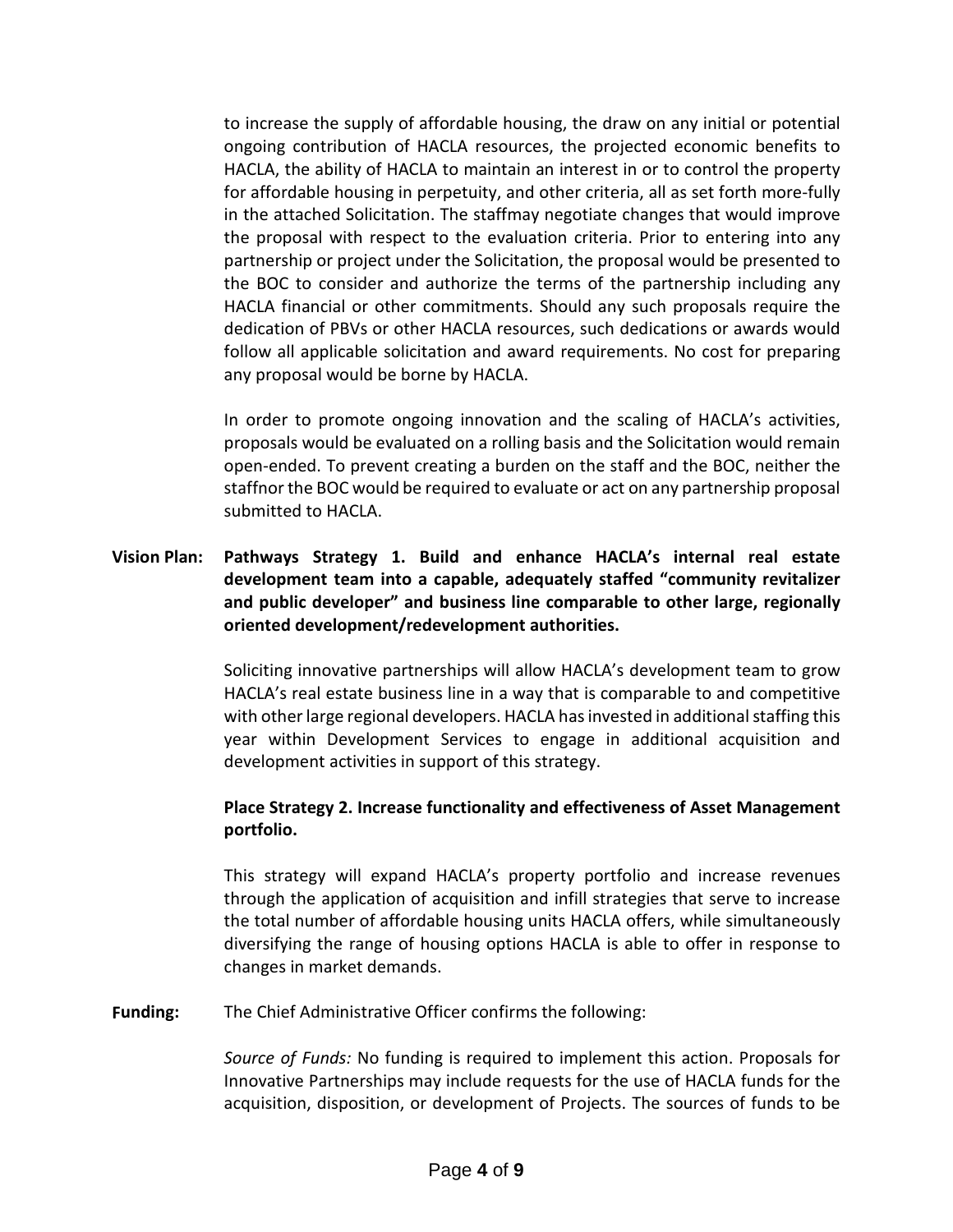used will be evaluated and recommended by designated staff, and will require the review and approval of the BOC on a case-by-case basis.

*Budget and Program Impact:* The evaluation of proposals will be conducted by Development Services staff, with support and input from the Asset Management department. Additional review and input will be provided by staff from the Legal, General Services, and Housing Services departments on an as-needed basis. The primary source of staff support will come from the new positions authorized by the BOC in May of 2021 for the Development Services department, including two project managers with acquisitions experience, and an assistant project manager within the department's Capital and Debt Unit. In addition, staff may rely on third party contracts for unique or specialized services. Budget authority for these contracts will be programmed as part of the Authority's fiscal year budgeting process.

## **Environmental Review:**

HACLA shall adhere to all required environmental reviews including but not limited to the National Environmental Protection Act (NEPA), the California Environmental Quality Act (CEQA), and Phase I Environmental Site Assessments as appropriate.

**Section 3:** Any contracts and agreements entered into by HACLA to implement innovative partnerships in the service of expanding HACLA's portfolio will be drafted to meet HACLA's Section 3 Policy and Compliance Plan, to the extent its application is determined feasible.

## **Attachments:**

- **1.** Resolution
- **2.** Solicitation for Innovative Developer and Other Partnerships to Expand the Affordable Housing Portfolio of the Housing Authority of the City of Los Angeles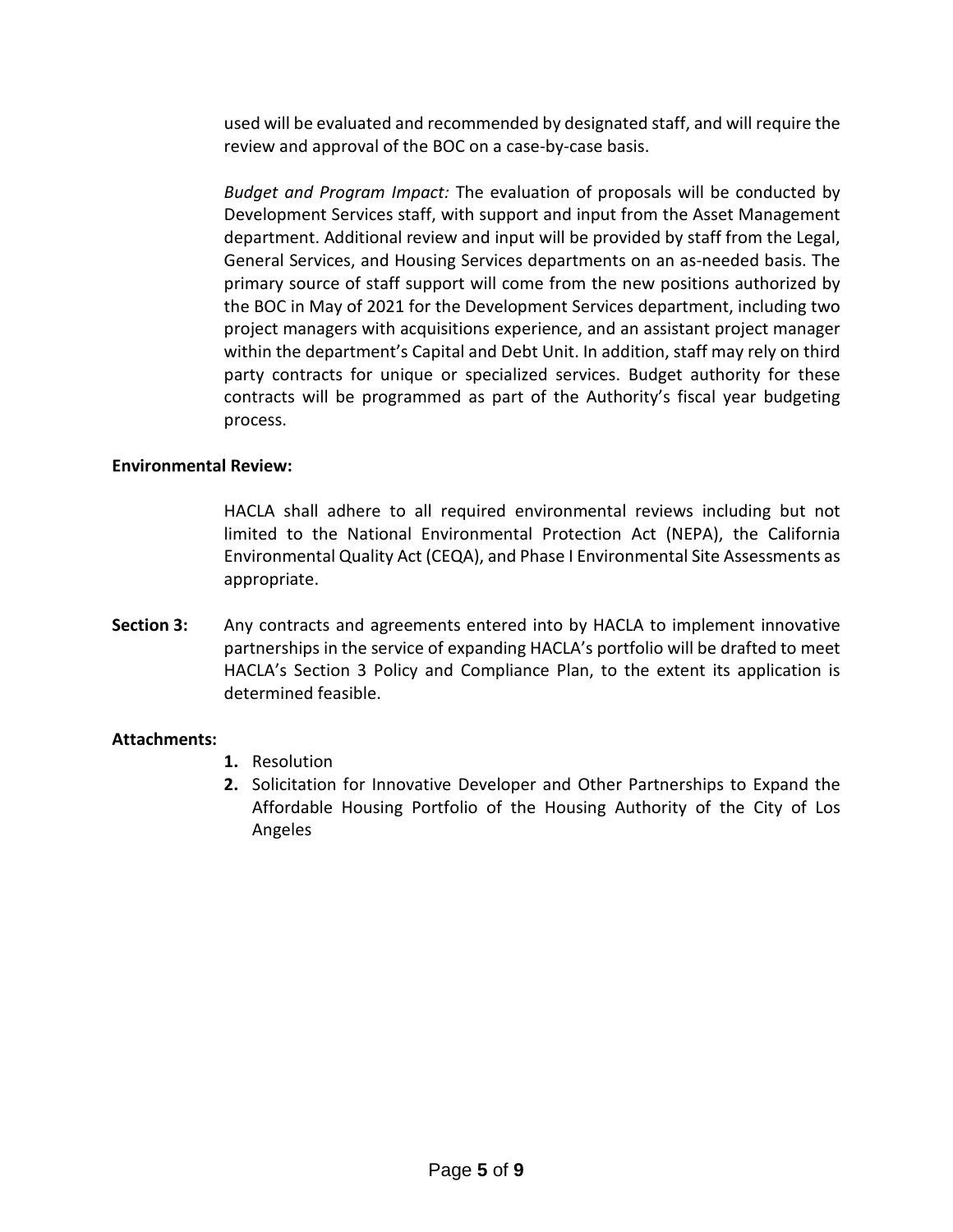# **ATTACHMENT 1**

Resolution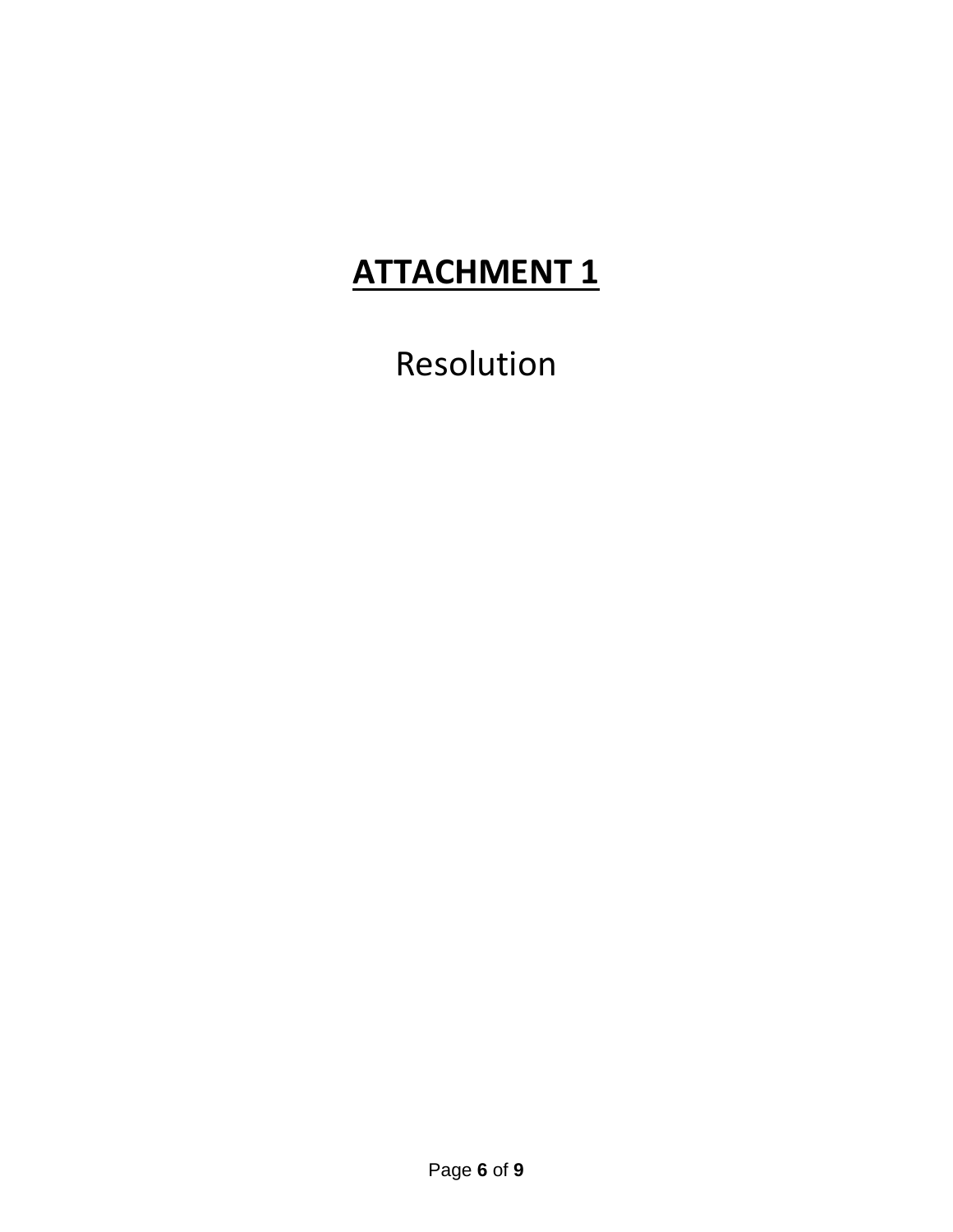**RESOLUTION NO.\_\_\_\_\_\_\_\_\_\_\_\_\_\_**

# **RESOLUTION AUTHORIZING THE PRESIDENT AND CEO, OR DESIGNEE, TO SOLICIT INNOVATIVE DEVELOPER, INVESTMENT, ACQUISITION AND OTHER PARTNERSHIPS TO EXPAND THE AFFORDABLE HOUSING PORTFOLIO OF THE HOUSING AUTHORITY OF THE CITY OF LOS ANGELES**

**WHEREAS**, the Housing Authority of the City of Los Angeles ("HACLA") is a public body, corporate and politic, duly created, established and authorized to transact business and exercise powers under and pursuant to the provisions of the Housing Authorities Law, consisting of Part 2 Division 24 of the California Health and Safety Code (the "Act"), including the power to finance, acquire and manage property in furtherance of providing affordable housing;

**WHEREAS**, HACLA is authorized to acquire and dispose of real property and enter into contracts and agreements related thereto pursuant to the California Health and Safety Code Section 34200 et seq. and particularly with respect to Section 34315;

**WHEREAS**, one of HACLA's central purposes is to expand the supply of affordable housing for low- and moderate-income households within the City of Los Angeles;

**WHEREAS**, the City of Los Angeles is experiencing a long-standing affordable housing crisis, including rising housing costs and the loss of housing affordable to low- and moderateincome households;

**WHEREAS**, HACLA's Board of Commissioners, through Resolution No. 9639, adopted an Acquisition and Disposition of Real Property policy which provided a framework and goals for HACLA's real property acquisition program;

**WHEREAS**, HACLA desires to expand its capacity and its competitive advantage to acquire and develop affordable housing with long term income and rent restrictions as well as below market rent structures for naturally-occurring affordable housing;

**WHEREAS**, HACLA desires to diversify its sources of income and the geography of its real estate portfolio by acquiring and developing additional properties through public-private partnerships;

**WHEREAS**, HACLA has access to a range of resources that may be leveraged to expand its ownership interests in affordable housing and related assets, including internal non-federal funds, statutory property tax advantages, specialized experience and expertise in development and asset management, the ability to dedicate project-based vouchers, and the ability to issue tax-exempt and taxable bonds, among other resources; and

**WHEREAS**, forming innovative partnerships will provide HACLA with access to additional capital, relationships, capacities, and other resources that will assist HACLA in growing its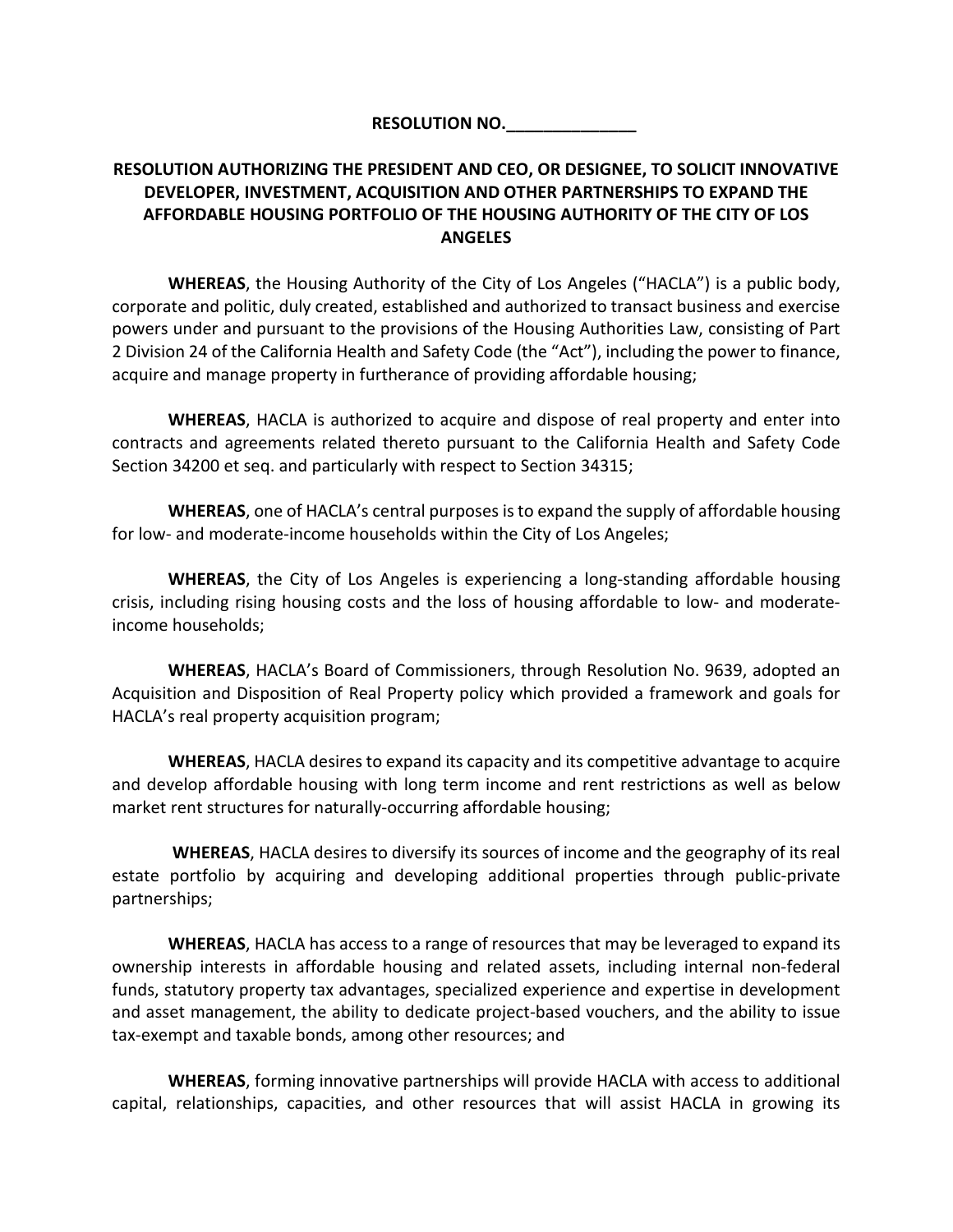portfolio and achieving its mission of providing and expanding affordable housing in the City of Los Angeles.

**NOW, THEREFORE, BE IT RESOLVED** that the Board of Commissioners hereby authorizes the President and CEO, or designee, to solicit innovative partnerships for expanding HACLA's portfolio of affordable housing and related assets through a Solicitation in substantially the form attached to this Resolution's Board Report, all with the review and approval of legal counsel.

**BE IT FURTHER RESOLVED** that this Resolution shall take effect immediately.

APPROVED AS TO FORM HOUSING AUTHORITY OF THE CITY OF LOS ANGELES

James Johnson, General Counsel **Constanding Communist Cielo Castro, Chairperson** 

By: \_\_\_\_\_\_\_\_\_\_\_\_\_\_\_\_\_\_\_\_\_\_\_\_\_\_ By: \_\_\_\_\_\_\_\_\_\_\_\_\_\_\_\_\_\_\_\_\_\_\_\_\_\_\_

DATE ADOPTED:  $\blacksquare$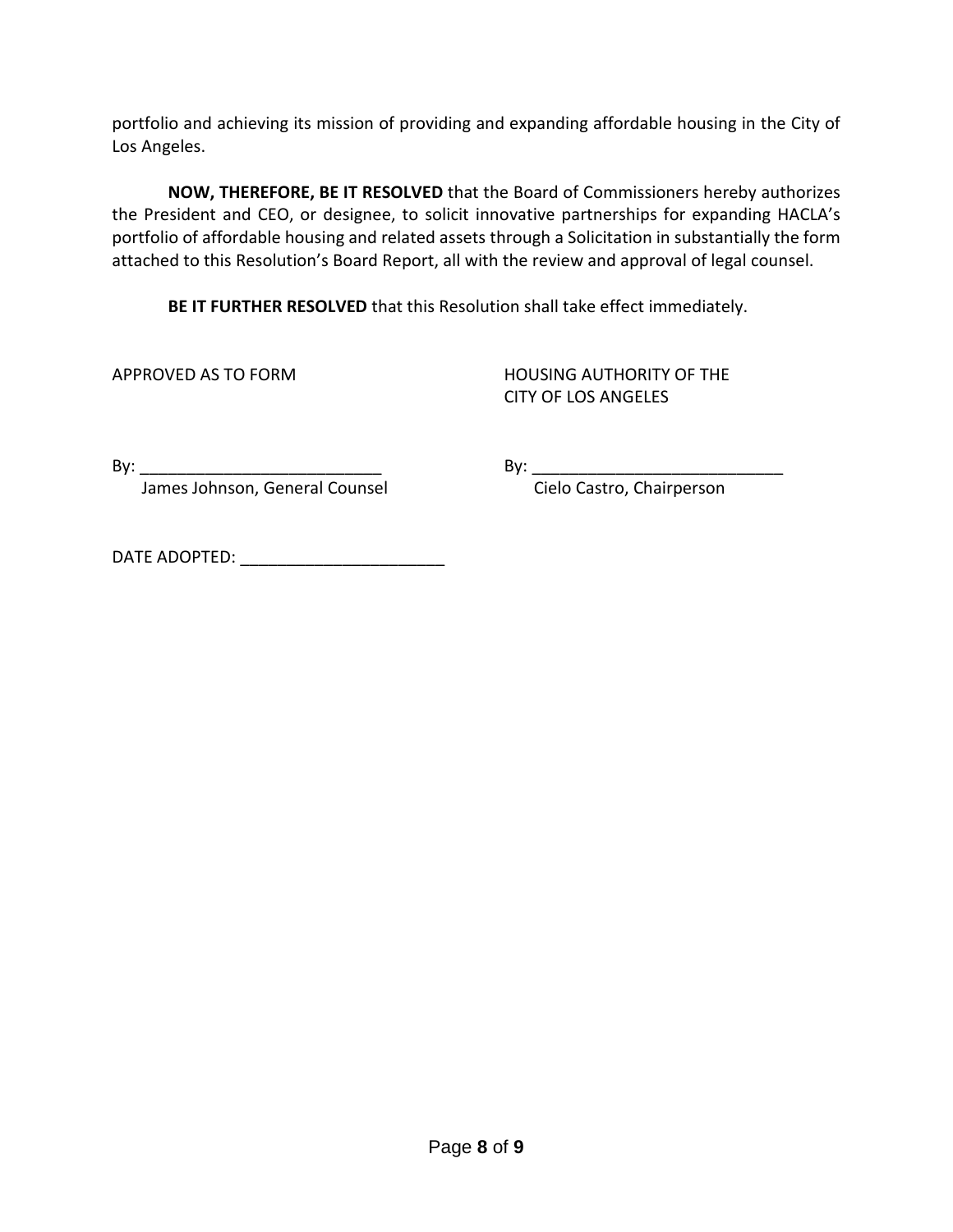# **ATTACHMENT 2**

Solicitation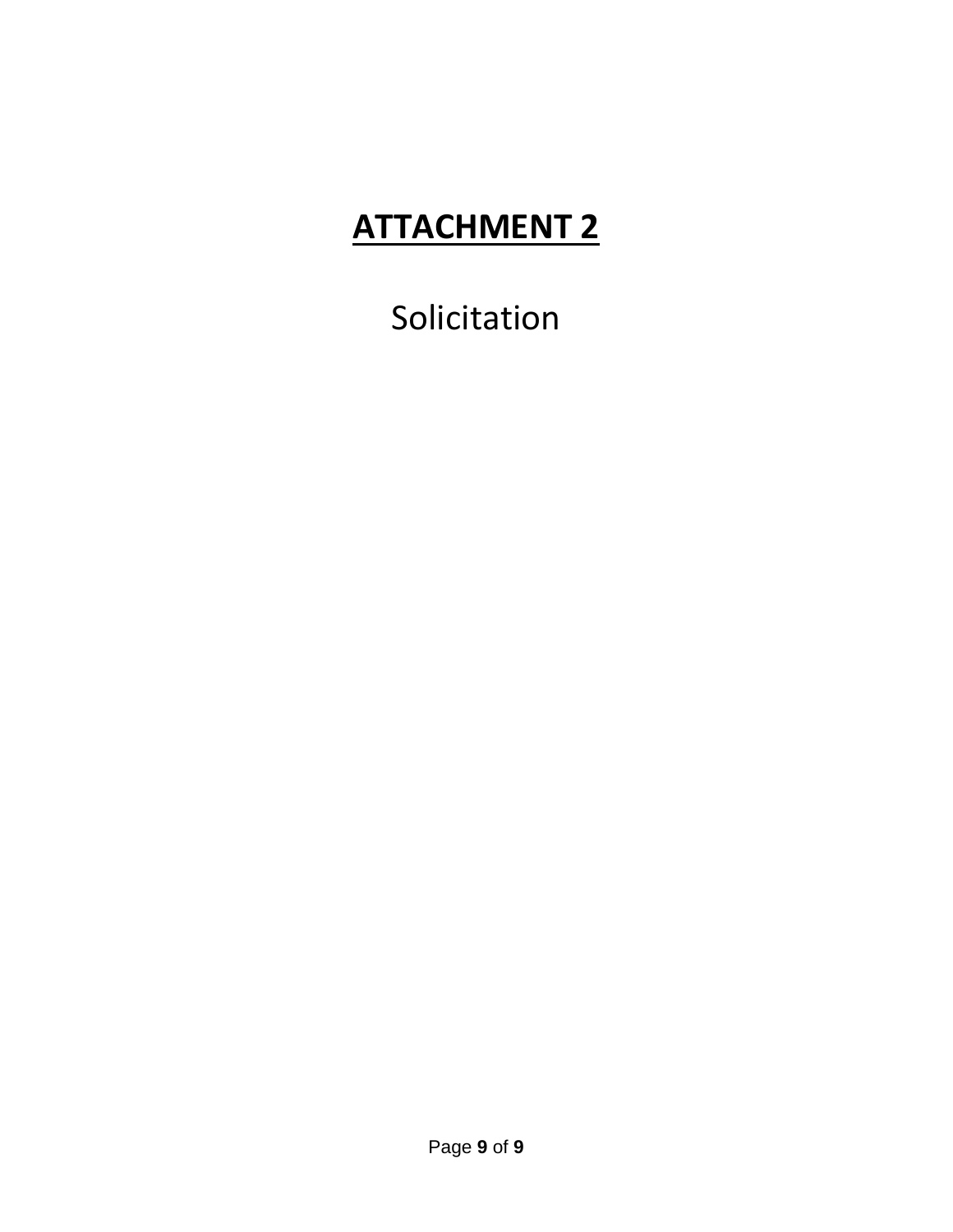

# **SOLICITATION FOR INNOVATIVE DEVELOPER, INVESTOR, ACQUISITION AND OTHER PARTNERSHIPS TO EXPAND THE AFFORDABLE HOUSING PORTFOLIO OF THE HOUSING AUTHORITY OF THE CITY OF LOS ANGELES**

#### **I. Summary & Intent of Solicitation**

In response to the shortage of housing units that are affordable to extremely low-, very low-, low- and moderate-income households within the City of Los Angeles, the Housing Authority of the City of Los Angeles ("HACLA") desires to find creative solutions and to leverage its resources to expand its portfolio of housing and other related assets. HACLA seeks proposals for innovative partnerships ("Partnerships") with for-profit, non-profit, and governmental organizations ("Entity" or "Entities") that will expand HACLA's portfolio of affordable multifamily housing units and other assets within the City of Los Angeles ("Proposals"). Through this open-ended Solicitation, Entities may submit Proposals for Partnerships involving one or more projects ("Projects") that will involve participation by HACLA or a HACLA affiliate or instrumentality ("HACLA Participant") and may include the use of HACLA Resources (as defined below) as part of a financing plan including private and/or other public resources.

#### **II. Partnership and Project Types**

HACLA intends that this Solicitation will be used to identify the following types of Partnerships. HACLA is also receptive to receiving other types of innovative acquisition, development, asset management, investment, and financing Proposals that are not identified in the list below.

- a. Partnerships for the acquisition of multifamily, mixed-use, or other real property Projects, with a focus on acquiring restricted or unrestricted multifamily properties or portfolios of properties with the intent to place rent and income restrictions on the property or functionally manage the property to provide affordable rents for all or a portion of the units, and with a HACLA Participant generally serving as the managing general partner;
- b. Partnerships for investment in affordable and mixed-income multifamily properties, with a HACLA Participant generally serving as the administrative or other controlling general partner, and with social impact, mission-oriented, and other investment Entities providing passive equity investment and generally serving as investor limited partners ("Investment Partnerships");
- c. Partnerships for the new construction or substantial rehabilitation of affordable or mixedincome Projects ("Development Partnerships"); and
- d. Partnerships for the acquisition and financing of workforce or middle-income housing, generally intended to mean properties with income and rent levels restricted between 80% and 150% of AMI for Los Angeles for the purpose of generating revenue for HACLA to utilize on deeply affordable housing while assisting moderate income households from falling into housing instability, financed in whole or part in accordance with forthcoming amendments to HACLA's Debt Management Policy and Housing Conduit Bond Policy ("Workforce or Middle Income Housing Partnerships").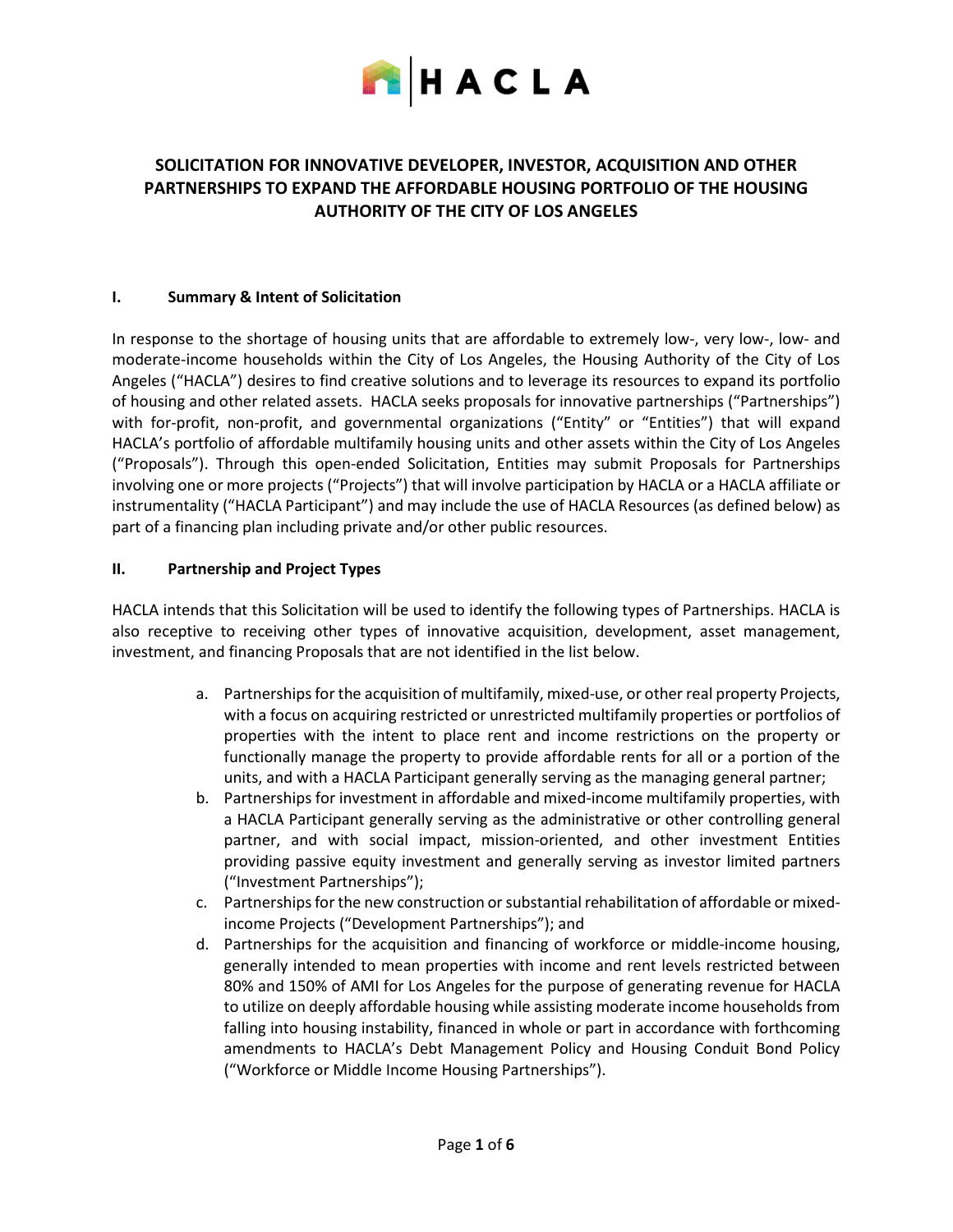### **III. HACLA Resources**

As used in this Solicitation, HACLA Resources shall include but not be limited to the following:

- a. the investment of non-federal HACLA funds, through loans or equity investments;
- b. the contribution of any HACLA non-federal funds for all or portions of any deposits, due diligence costs, and predevelopment costs;
- c. the issuance of tax-exempt or taxable bonds by HACLA;
- d. the use or contribution of HACLA land or other property through sale or lease;
- e. the contemplated dedication of Project-Based Vouchers ("PBVs") or other rental subsidy, to the extent available, through a separate competitive award process;
- f. statutory tax exemptions available to HACLA or a HACLA Participant;
- g. guarantees made by HACLA or a HACLA Participant;
- h. professional development, asset management, and property management services provided by HACLA, including management or oversight of construction, demolition, relocation, or environmental remediation; and
- i. other resources or assets owned or controlled by HACLA or a HACLA Participant that are not contemplated herein.

#### **IV. Evaluation Criteria**

Proposals will be evaluated with respect to the following criteria:

- a. Types and amounts of HACLA resources involved in the Proposal, with greater preference given to Proposals that most efficiently leverage HACLA Resources, and with preference given to Proposals that demonstrate greater financing commitments from other public or private sources;
- b. Creation of income- and rent-restricted units, with greater preference given to Proposals that provide deeper affordability and that provide a greater number of restricted units;
- c. Efficiency of HACLA resources and capacity, with greater preference given to Proposals that net stable, positive income for HACLA or provide for unique opportunities for HACLA to gain capacity;
- d. Experience of Entity, with greater preference given to Entities that demonstrate a successful track record of investment and execution on similar Proposals or Projects;
- e. Ability to provide housing for residents utilizing Housing Choice Vouchers ("HCVs"), with greater preference given to Proposals that limit rents to HCV Payment Standard net rents, below market rents, and/or rents restricted to levels affordable for households earning between 30% and 50% of Area Median Income ("AMI") for Los Angeles;
- f. Time period for the creation of restricted units, with greater preference given to Proposals that can deliver units more quickly following the closing of the Project or the completion of construction, as applicable;
- g. Environmental and resource stewardship, with greater preference given to Proposals that evidence principles of green design, high efficiency standards, proximity to high frequency public transit infrastructure, or other similar and relevant factors, as applicable;
- h. HACLA's role in asset and property management, with greater preference given to Proposals that provide HACLA with greater input or decision making control on asset management, and with greater preference given to Proposals that provide an option for HACLA to provide property management services;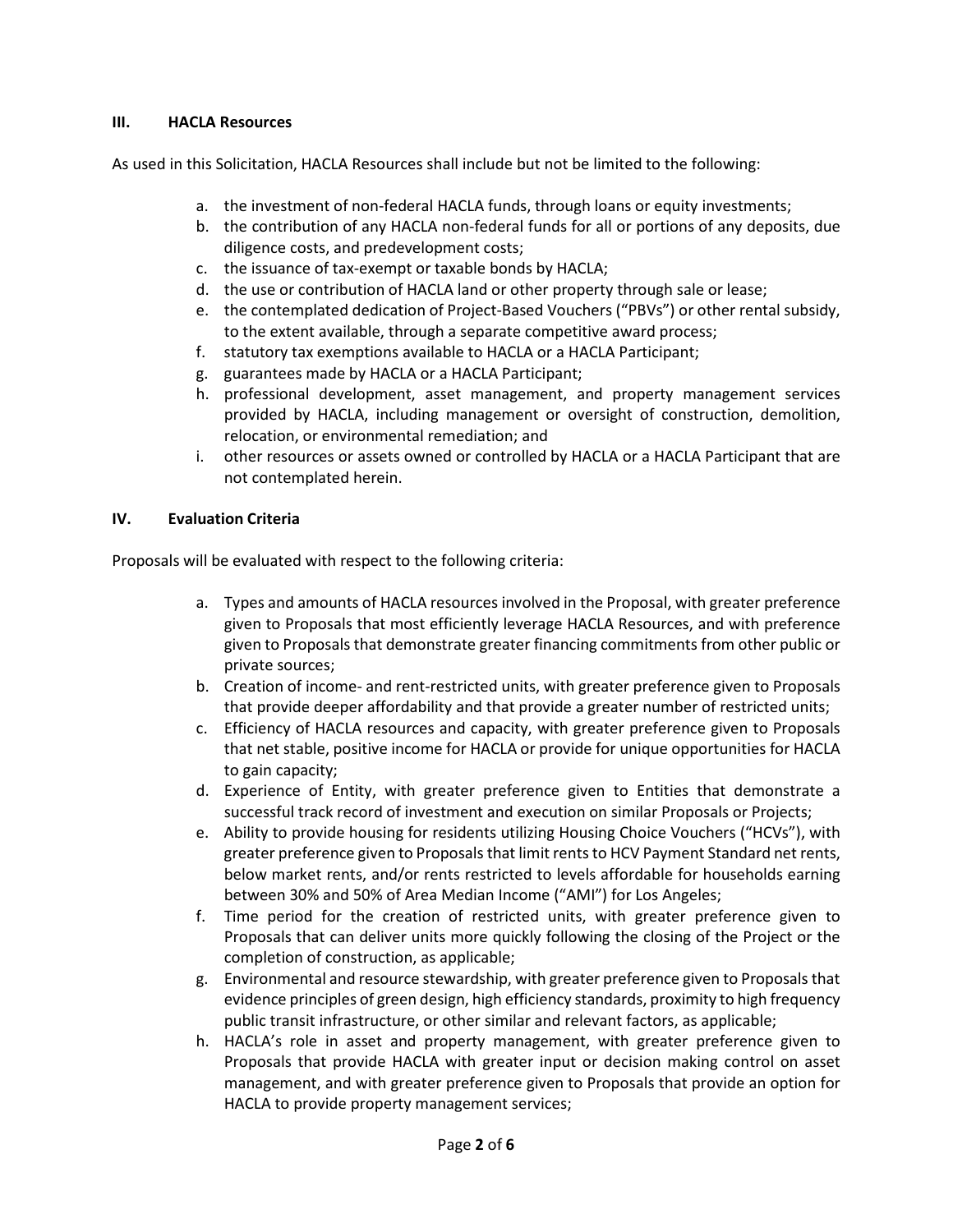- i. Location of the Proposal, with greater weight given to proposals that diversify the locations of HACLA's residential portfolio, and with greater preference given to Proposals located in higher opportunity areas as indicated on the TCAC/HCD Opportunity Map, or on another similar map if the TCAC/HCD Opportunity Map is not published for a given year;
- j. Duration of affordability, with greater preference given to Proposals that provide longer affordability agreements;
- k. Housing stability for existing residents, with greater preference given to Proposals that do not require relocation of any existing tenants;
- l. Accessible affordable housing units, with greater preference given to Proposals that exceed the City of Los Angeles's minimum requirement of five percent (5%) units with features accessible to persons with mobility disabilities and two percent (2%) of units with features accessible to persons with vision and hearing disabilities; and
- m. Long term affordability and control, with greater preference given to Proposals that provide HACLA with the ability to control an asset over a longer term, including but not limited to rights of first refusal, buy/sell provisions, or other similar enforceable options.

## **V. Required Proposal Information**

All Proposals shall include the items set forth in subsection a) below except for proposals solely for Investment Partnerships, which need only submit items i. through xiv. Specific types of proposals shall be required to submit additional information as set forth in subsection b) and/or the following subsections, as applicable. Notwithstanding the foregoing, HACLA reserves the right to request any other information deemed necessary for HACLA's review and evaluation of the Proposal. Together, all such information shall be defined for the purposes of this Solicitation as the "Required Proposal Information."

- a. The following information shall be required for all Proposals:
	- i. the name of the Entity;
	- ii. the names and addresses of any Projects associated with the Entity and the Proposal;
	- iii. the names of the owners of the Entity and the percentage ownership interests of each;
	- iv. The name, phone number, and email of a designated contact person for the Entity;
	- v. Financial statements for the Entity and disclosure of affiliated Entities;
	- vi. A narrative description of the Proposal and any Projects associated therewith, including information describing the experience of the Entity, the history of the Project, the benefits of the Partnership to HACLA, and any other pertinent information;
	- vii. The proposed role and percentage ownership interest of HACLA or a HACLA Participant within the Partnership, and the proposed percentage ownership interest of every other legal entity within the Partnership;
	- viii. All proposed participation by a.) HACLA or a HACLA Participant, b.) the other Partners, c.) and any third party, in the following: any developer fee, issuer fee, underwriting fee, asset management fee, project administration fee, other ongoing fee, ongoing cash flow or residual receipt distributions, distribution upon liquidation, sale or refinance, or other Partnership or Project economics;
	- ix. The types and amounts of all HACLA Resources involved in the Proposal;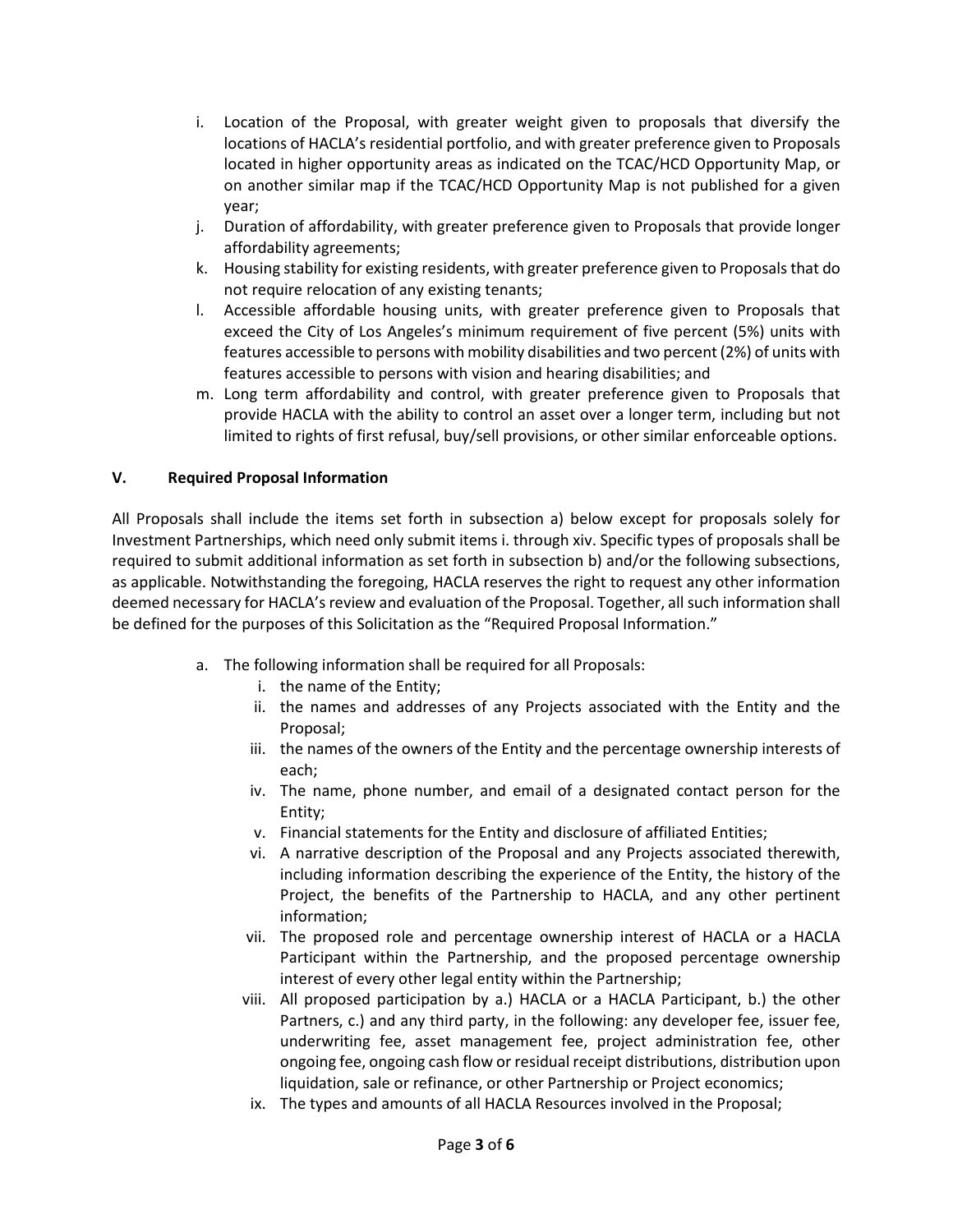- x. Identification of any other financial, organizational, third-party resources to be used in the Partnership, whether committed or proposed;
- xi. Explicit terms for return requirements for proposer as well as all resources proposer will be committing to the project(s) or program over what period of time, and any terms associated with those resources;
- xii. Proposed terms outlining the rights of the HACLA Participant and of the other Partners to dispose of any property included in the Partnership, including any right of first refusal, buy/sell provision, or other similar provision, and the timelines for exercising such rights;
- xiii. Any guarantees to be made by a HACLA or a HACLA Participant;
- xiv. Any required time frames for action by HACLA or a HACLA Participant, or during which HACLA or a HACLA Participant would, if it were to join the Partnership, be bound by the action of the Partnership, including anticipated timelines for any deposits going hard, any timelines for due diligence, and any contingencies;
- xv. The proposed organizational chart for the Partnership;
- xvi. The location and County Assessor's parcel number of any Project encompassed by the Proposal;
- xvii. Any third party due diligence reports obtained by the Entity for the Proposal or Project, as applicable, which may include without limitation, a Phase I Environmental Site Assessment, a zoning and permitting report, an appraisal, a termite or other pest inspection, a physical or capital needs assessment, a disability and accessibility analysis, a survey, a title report, a seismic or geotechnical report, and any other relevant reports.
- xviii. Any known or projected immediate, short-term, and long-term capital needs or other capital improvements associated with the Project, and the amounts and timing of each;
- xix. The number of housing units by bedroom type and affordability level (including any unrestricted market rate units) included in the Proposal;
- xx. The proposed limitation on rent increases for any existing residents, if applicable to any Project in the Proposal;
- xxi. The type and amount of retail, commercial, community, or other nonresidential spaces included in the Proposal;
- xxii. Any services to be provided without cost to residents of a Project;
- xxiii. Any recreational or other amenities to be provided for the use of residents of a Project or for the general public;
- xxiv. Any contributions to be made by the Project to any public infrastructure or service;
- xxv. The duration of any affordably restrictions for any Project;
- xxvi. The anticipated time frame for the sale, refinancing or development of any Project; and
- xxvii. A set of financial projections and assumptions for the Partnership and for any Project in Microsoft Excel format, with all formulas included, that includes at a minimum the following components: a table of sources and uses, including the amounts, providers, and terms of all anticipated non-HACLA senior and subordinate debt and equity financing sources, and the types and amount of all reserve accounts to be established and held for the Project; a pro forma and, if applicable, historical rent schedule; a pro forma and, if applicable, historical profit and loss statement, including operating budget assumptions; a projected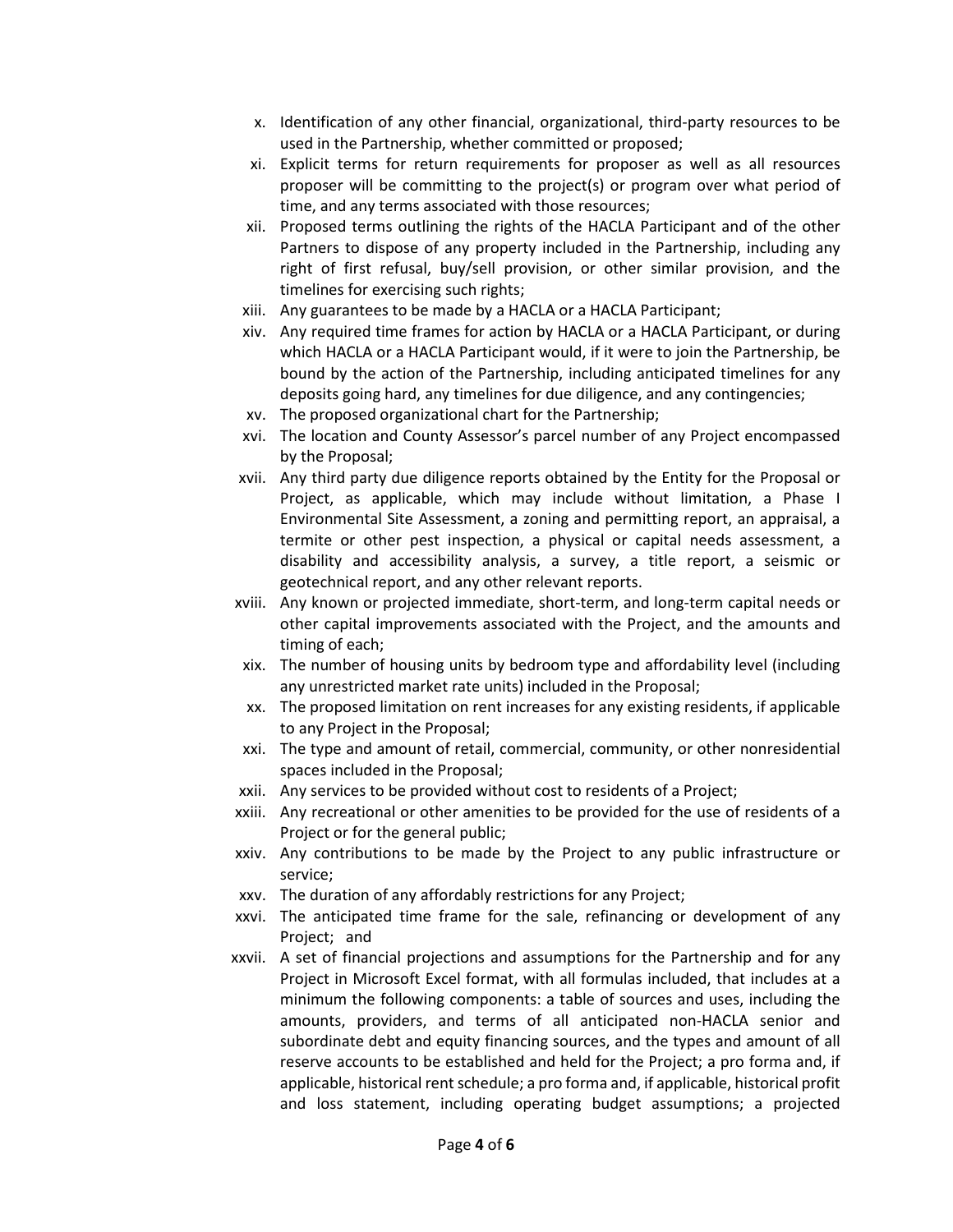construction or rehabilitation budget, if applicable; and annual cash flow projection from the acquisition date through the projected first year at which any Partner may trigger refinancing or disposition of a Project (the "Financial Pro Forma").

- b. For any Proposal involving the development or substantial rehabilitation of a Project:
	- i. A statement indicating that no current resident will be displaced as a result of the development or rehabilitation of the Project, or if displacement is unavoidable, what the temporary or permanent relocation plan would entail and cost;
	- ii. The zoning of the Project and the permitting and entitlement status for all proposed construction and substantial rehabilitation work;
	- iii. An estimate of the costs of all construction and rehabilitation work, including, if possible, a draft schedule of values;
	- iv. A list of any engaged or anticipated contractors, consultants, and vendors;
	- v. A site plan, building plans, a landscape plan, and renderings, to the extent available;
	- vi. The anticipated duration of the construction and lease-up periods; and
	- vii. A conceptual relocation plan if any existing residents will need to be relocated temporarily or permanently.
- c. For any Proposal involving the acquisition of an operating Project:
	- i. A statement indicating that no current resident will be displaced as a result of the acquisition;
	- ii. The Financial Pro Forma must include data from three years of historical financial statements, or, if the Project has operated for fewer than three years, operating statements for the Project since its completion; and
	- iii. A rent roll summary indicating the number of currently occupied units, all rent and all fees paid by the tenants within each unit, and the beginning and ending dates of each lease in effect at the Project.
- d. For any Proposal contemplating a request for the dedication of PBVs or other rental subsidy under a separate competitive award process, to the extent such resources are available:
	- i. Separate Financial Pro Formas for the Project with PBVs or other rental subsidy and without PBVs or other rental subsidy, showing the financial impact of the contemplated PBVs or other rental subsidy, and any difference in the contemplated income and rent restriction levels and number of units to be restricted as a result of the contemplated PBVs or other rental subsidy.
- e. All Required Information shall be kept confidential by HACLA during any negotiation of the terms of the Partnership and the negotiation of any letters of intent and purchase sale agreements for any Project. However, for the avoidance of doubt, the terms of the Partnership and the Project acquisition agreements shall be presented to the HACLA BOC prior to the execution of any Partnership Agreement or Project acquisition, and such terms shall at that time be presented publicly at a HACLA BOC meeting. Financial statements of Entities submitting Proposals will be kept confidential by HACLA to the extent permitted by law.